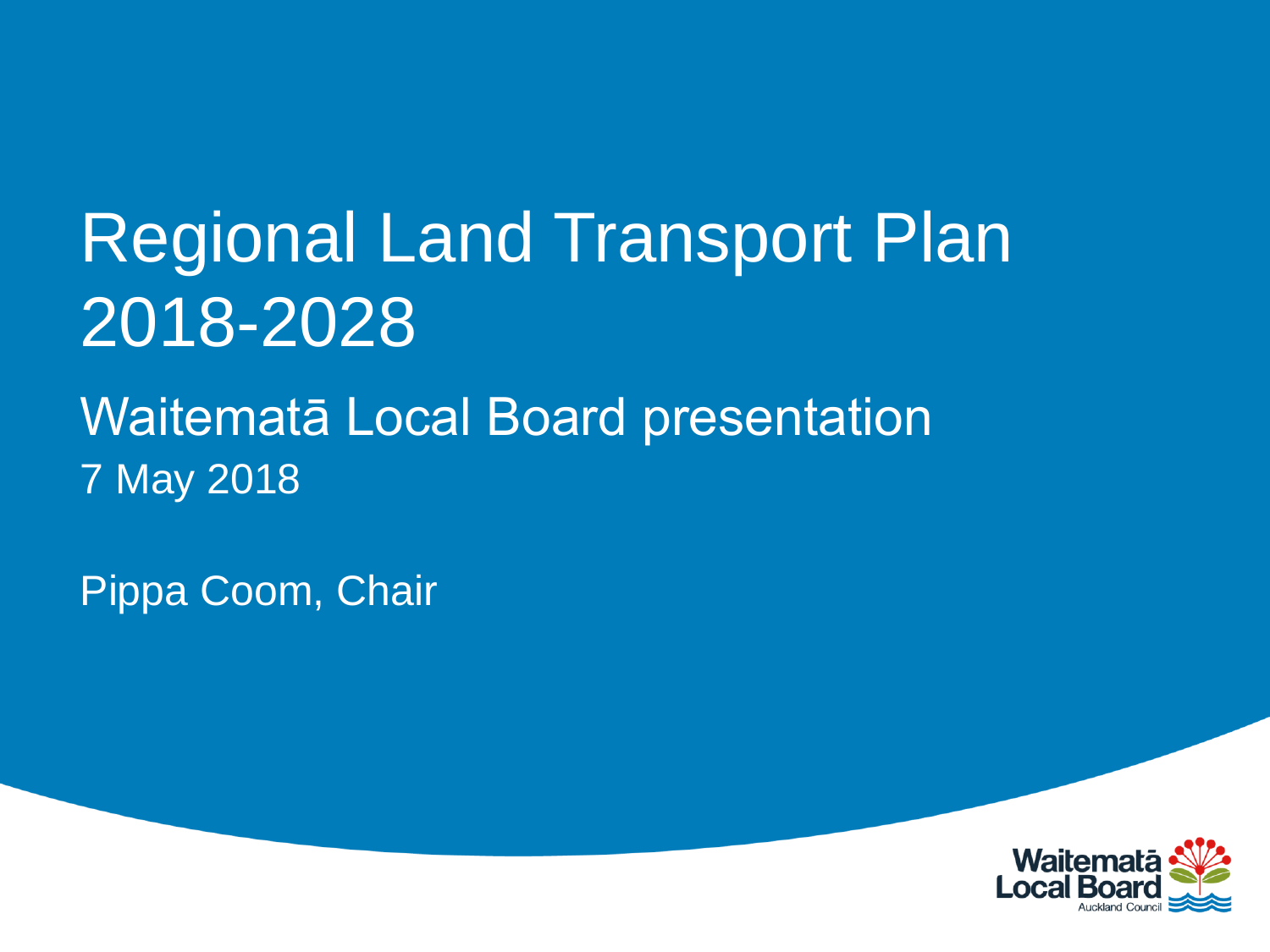## **Scene setting – growth in Waitematā**



- 77,316 residents in 2013
- 130,200 residents by 2033
- 52,370 call the city centre home
- **City centre** population growing 6 times faster than the rest of Auckland

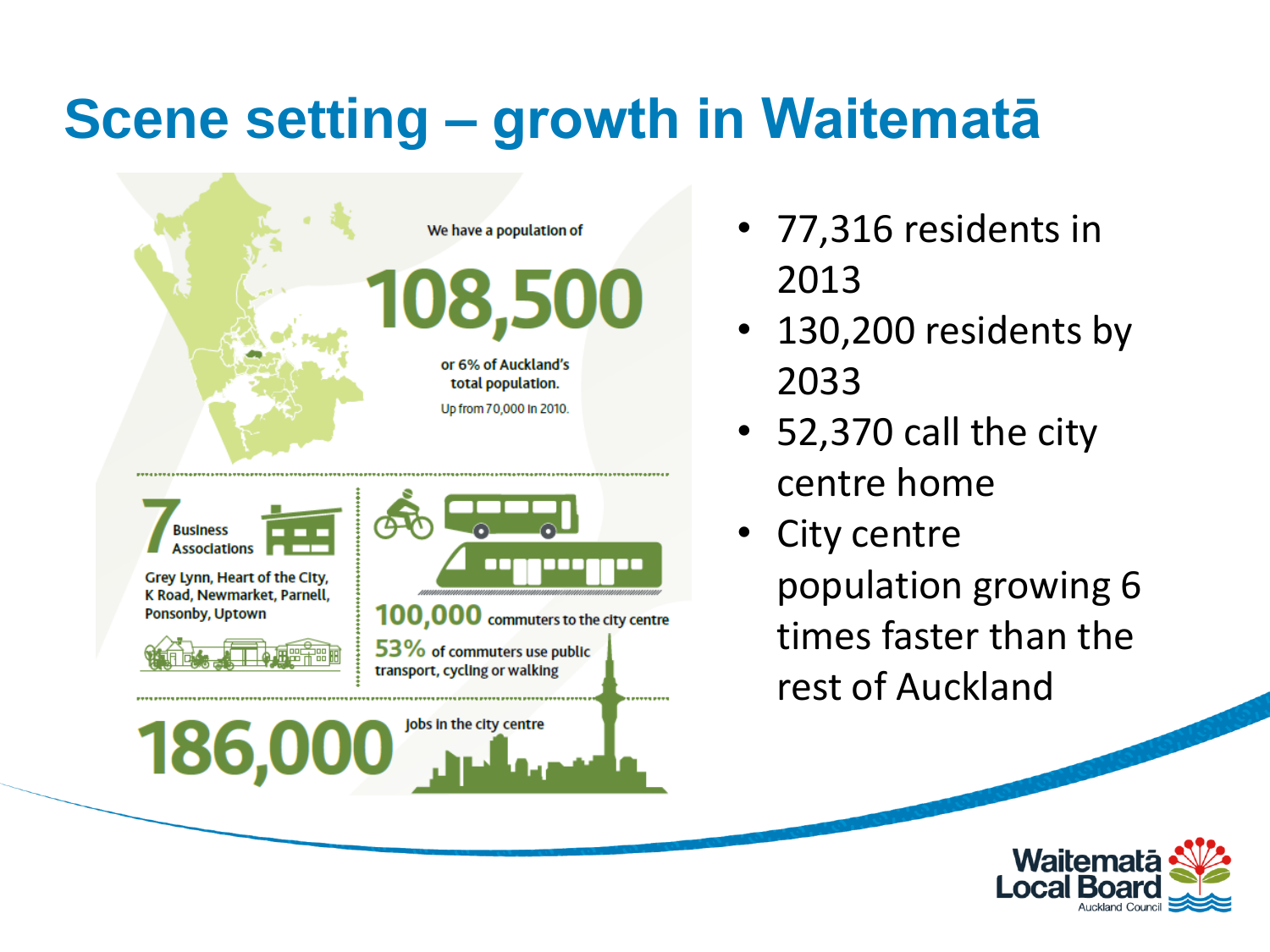#### **Local Board Plan Transport Outcome An accessible, connected and safe transport network with well-designed streets**

#### **Our Vision:**

Our transport network is integrated and gives people options for moving about, with accessible, sustainable and reliable public transport and safe, pleasant walking and cycling routes. Our pedestrian-friendly streets are great public spaces.



Strong alignment between the Government Policy Statement on Land Transport, the draft Auckland Plan, the RLTP and the Waitematā Local Board Plan

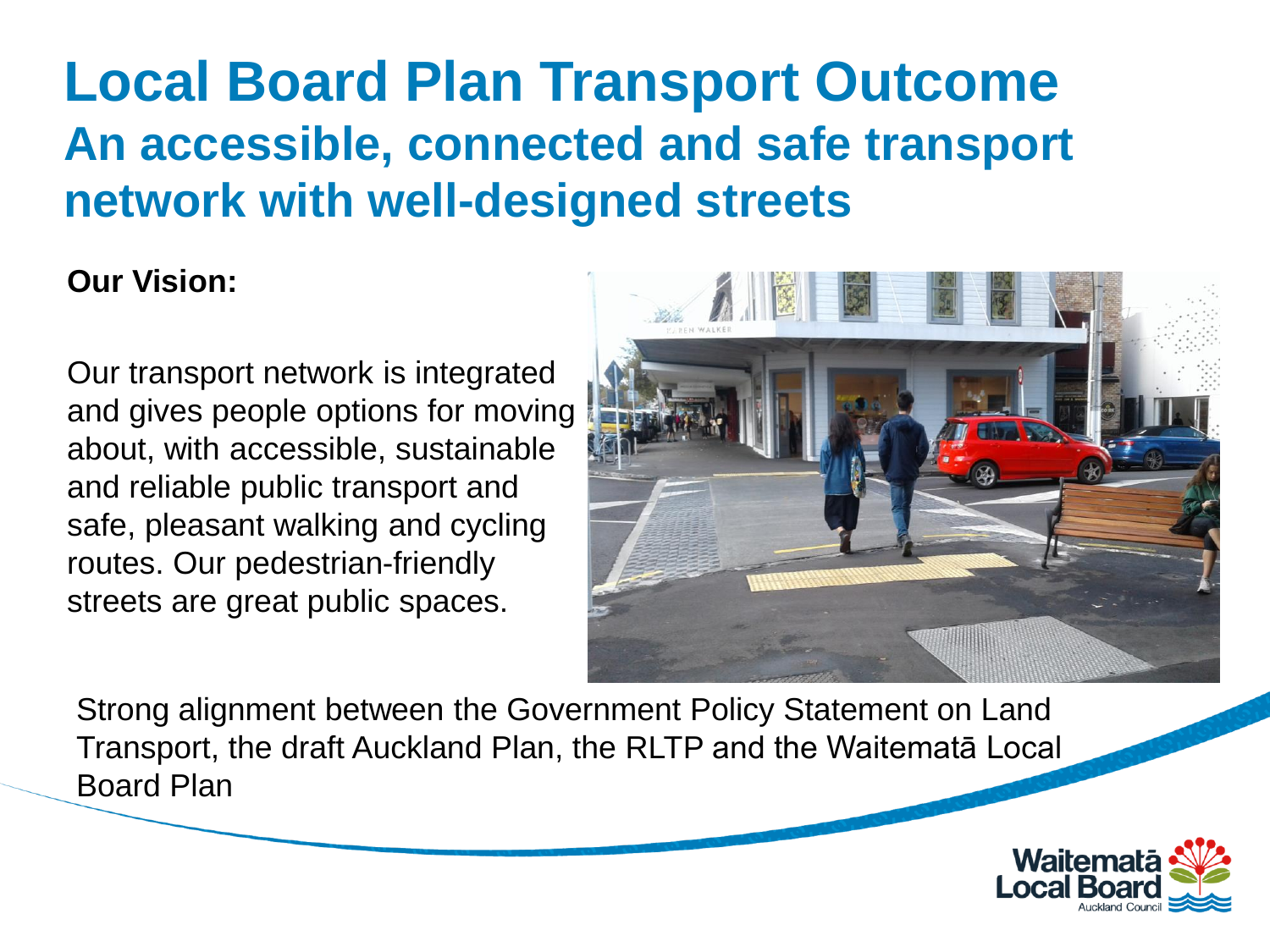### **Strategic View**

- Strong support for the overall direction of the RLTP
- Agree need a new innovative approach
- 10-year budget feedback
	- 72% support for Regional Fuel Tax want funding to be invested in improving PT and active modes
- Local Board priorities– strong public support
- Particular support focus on :
	- Safety Vision Zero
	- City centre
	- Placemaking
	- **Environment**
	- Rapid transit
	- Accessibility
	- Active modes



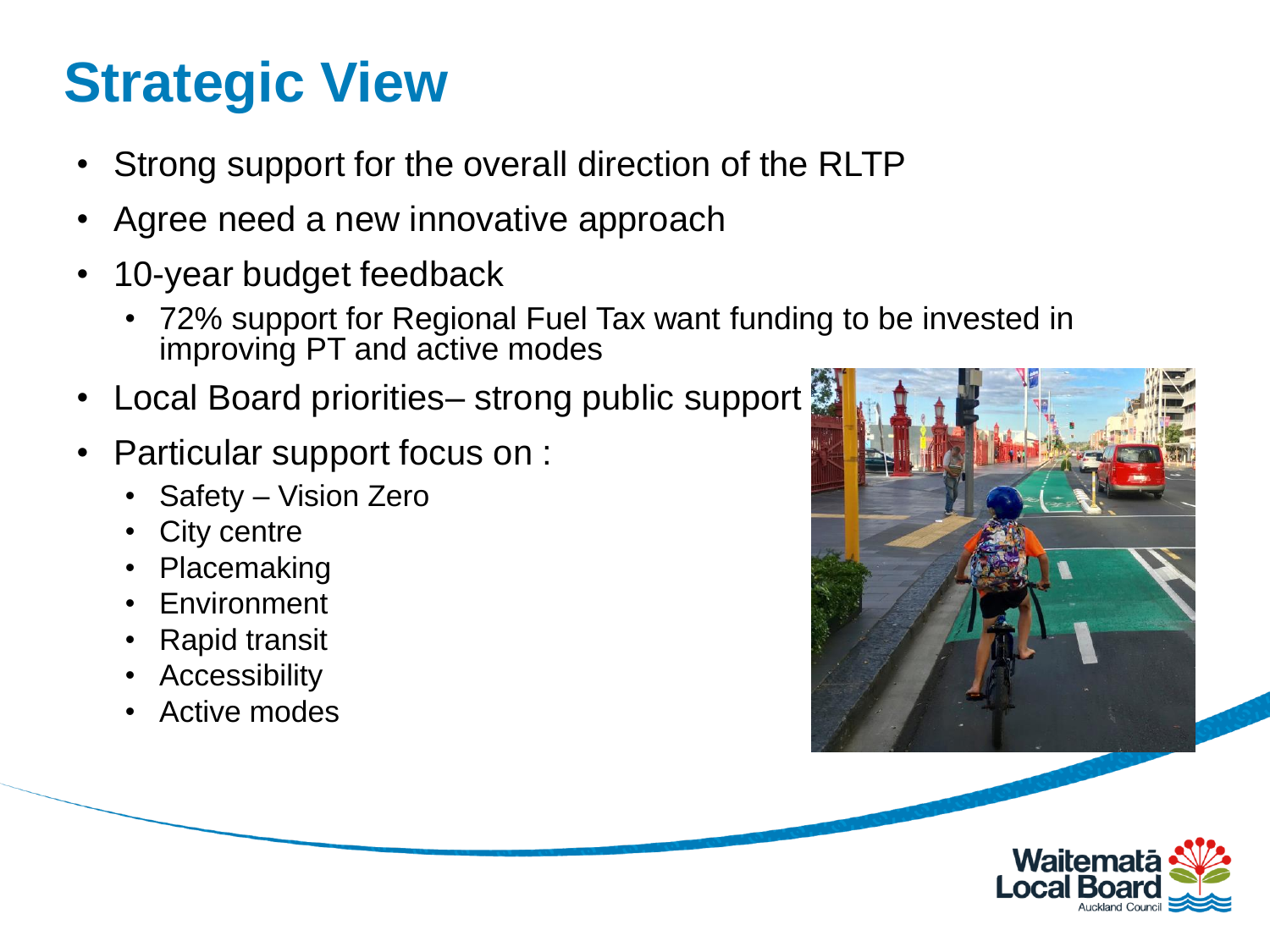### **Question One: Challenges facing Auckland**

- Agree: Challenges set out in the RLTP are the challenges facing Auckland and the Waitematā Local Board area
- Residential growth in the city centre network not fit for purpose
- Particular concern:
	- Safety
	- **Environment**
	- Growth
	- Accessibility



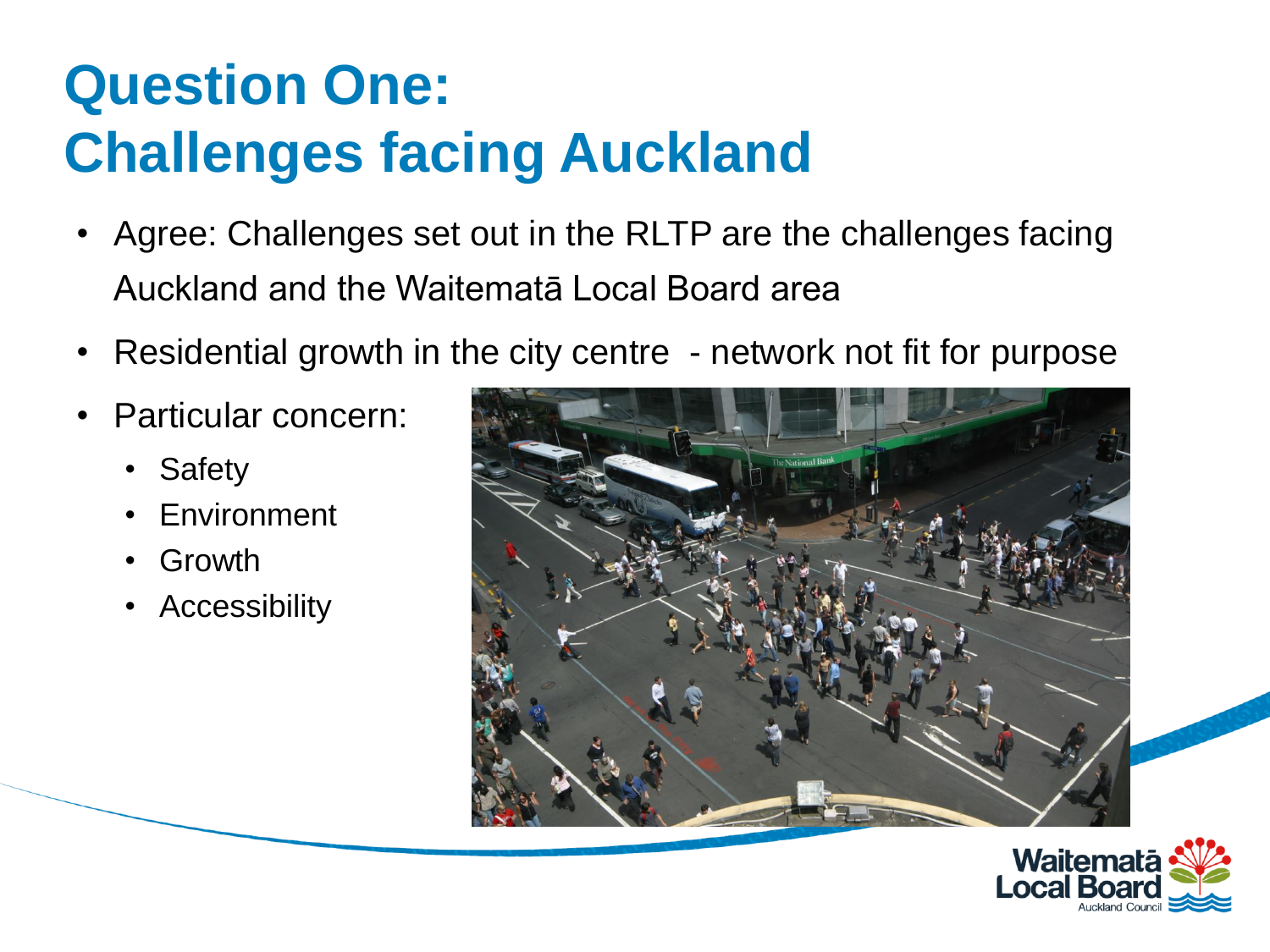## **Question Two: Funding highest priorities**

- Support the strategic approach to create accessible well connected safe and sustainable transport network
- Support focus on world class city centre
- Aligns with the Board's vision
- Funding priorities:
	- Safety, with a Vision Zero Approach
	- Walking and cycling network connecting network, pedestrian priority, separated safe infrastructure, footpath investment/ maintenance
	- Rapid transit including to Auckland Airport
	- Placemaking, including provision of public toilets
	- Water sensitive design, working towards zero emission, agrichemical reduction
	- Innovative approaches to transport corridors freeing up land

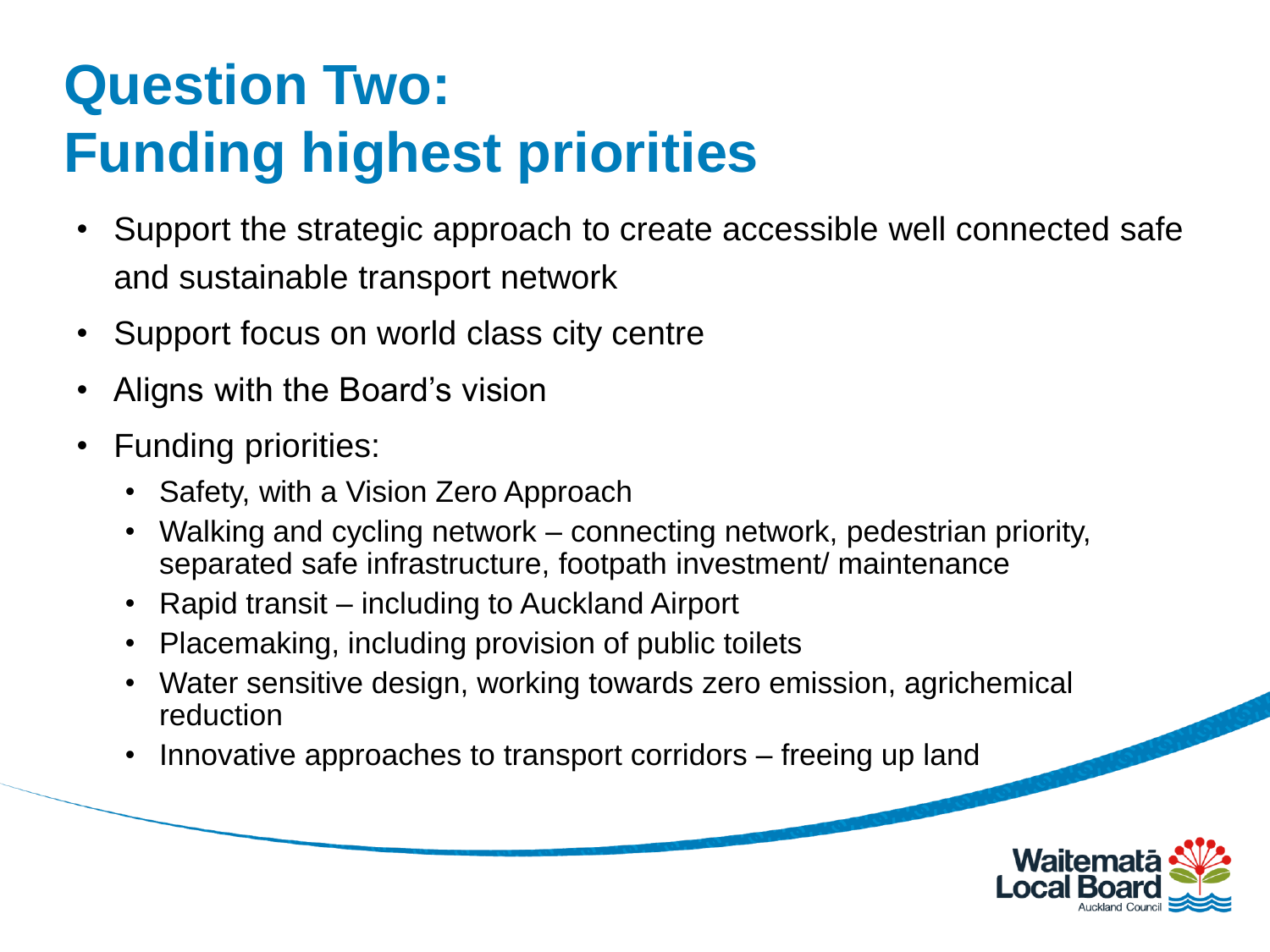## **Question Three: Other projects for inclusion**

Waitematā Local Board would like included in the transport programme:

- Upgrade of Quay Street streetscape
- Victoria Street Linear Park
- Newmarket Train Station access from Broadway
- Parnell Train Station second underpass and greenway link to Newmarket via old Parnell rail tunnel
- St Georges Bay Road streetscape upgrade
- Port access along the Strand
- Dominion Road flyover removal